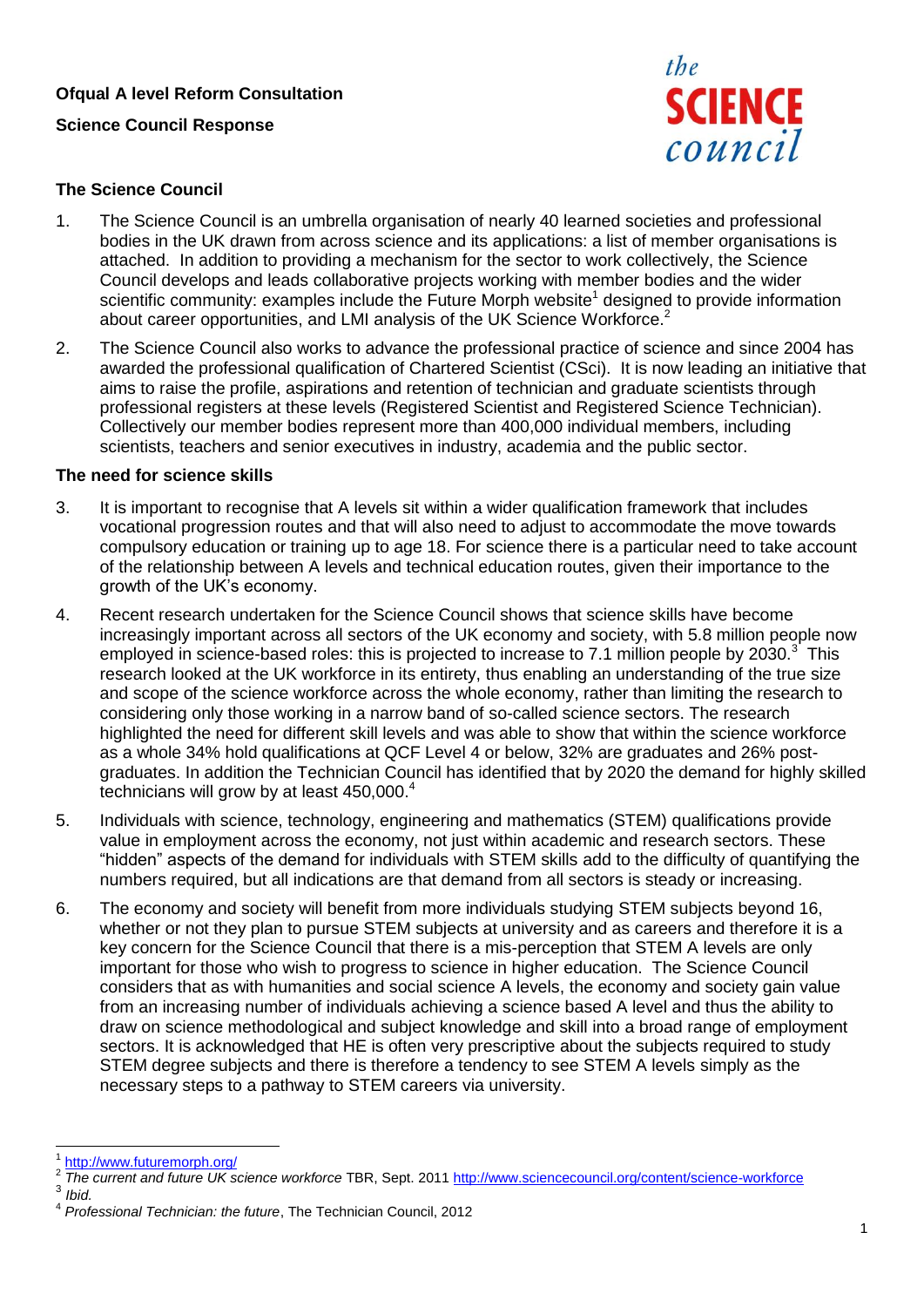# **Purpose of A levels**

- 7. It is not possible for a single qualification route to adequately satisfy the needs of all stakeholders for level 3 qualifications. The purpose of A levels must be sufficiently focused and fit within a landscape of qualifications available which, as a whole, will allow more individuals to study high quality STEM qualifications post-16. For many science A levels, particularly the core subjects, preparation for higher education courses will be the primary purpose but it is important to remember that it is not the sole purpose.
- 8. Even where science subjects are not a stated entry requirement they can be of value for entry to non-STEM higher education courses, as acknowledged by the Russell Group in their advice regarding post-16 subject combinations.<sup>5</sup> A significant proportion of students will choose to study science alongside other subjects without an expectation of progressing to a science degree. $6$  This is particularly common for subjects such as psychology which can be attractive to students who do not wish to continue studying biology, chemistry or physics but nevertheless means that they are continuing their study of science. This may be the final stage in their science education and equip them with increased scientific literacy and transferable skills such as statistical analysis, or it may inspire them to further science studies.
- 9. There is a tension between the need for A levels to enable universities to differentiate between the most able applicants and the potential to design innovative courses that attract a wider cohort of pupils and increase the take up of science. In recent years there has been significant government funding for initiatives aiming to widen participation in STEM higher education: if the new A levels are positioned only to stretch and challenge the most able, there is a risk that the gains of the widening participation work will have been very short term. The purpose for the new A levels will need to carefully articulate the desired balance between increasing uptake and challenging the most able in order to avoid a multi-tiered system where A levels from different awarding organisations fulfil different aims. Much of the rhetoric and concern with regard to the quality of A levels is led by those with research interests. While this is an important agenda, it is not the only purpose of A levels, and the government must not lose sight of the fact that we need more individuals to pursue science subjects post 16, not fewer.
- 10. Higher education is increasingly a global market and for our students to remain competitive A levels must also meet the entry requirements of international universities. Over time changes to the funding of higher education may well increase the importance of this and other progression routes for young people.

# **Redevelopment process**

- 11. Greater university involvement in the development of A level courses is welcome, as they are key users, and as a connection to ongoing advances in the field of science they will have much to contribute. However, higher education is a diverse sector offering a very wide range of courses; in 2010 UK universities were offering 4,815 different degree titles which required STEM qualifications for entry; a further point to be made is that progression to higher education is not always a case of pursuing further study of the same subject.<sup>7</sup> By way of an example, biology A level could lead to a biology degree but equally degrees in nutrition, biochemistry, zoology, ecology, countryside management, immunology, marine science, palaeontology, sport science, pharmacology, physiology and many other courses.
- 12. In addition, for many pupils science will be a subsidiary subject, one which they choose not to pursue beyond AS level but which may assist them in progressing to study of other subjects or which they have chosen purely to pursue an interest: a similar case is often made to encourage those studying predominantly science subjects to include a humanities subject to give them a more rounded education.
- 13. The Science Council does not believe that a single grouping of higher education institutions could represent all strands of science, all types of courses and all potential progression routes. As such, a

 $\frac{1}{5}$ *Informed Choices,* Russell Group, March 2012

<sup>6</sup> *Transfer to STEM Higher Education*, State of the Nation, Royal Society, February 2011

<sup>7</sup> *Choosing the right STEM degree course,*University of Warwick commissioned by SCORE, Dec 2009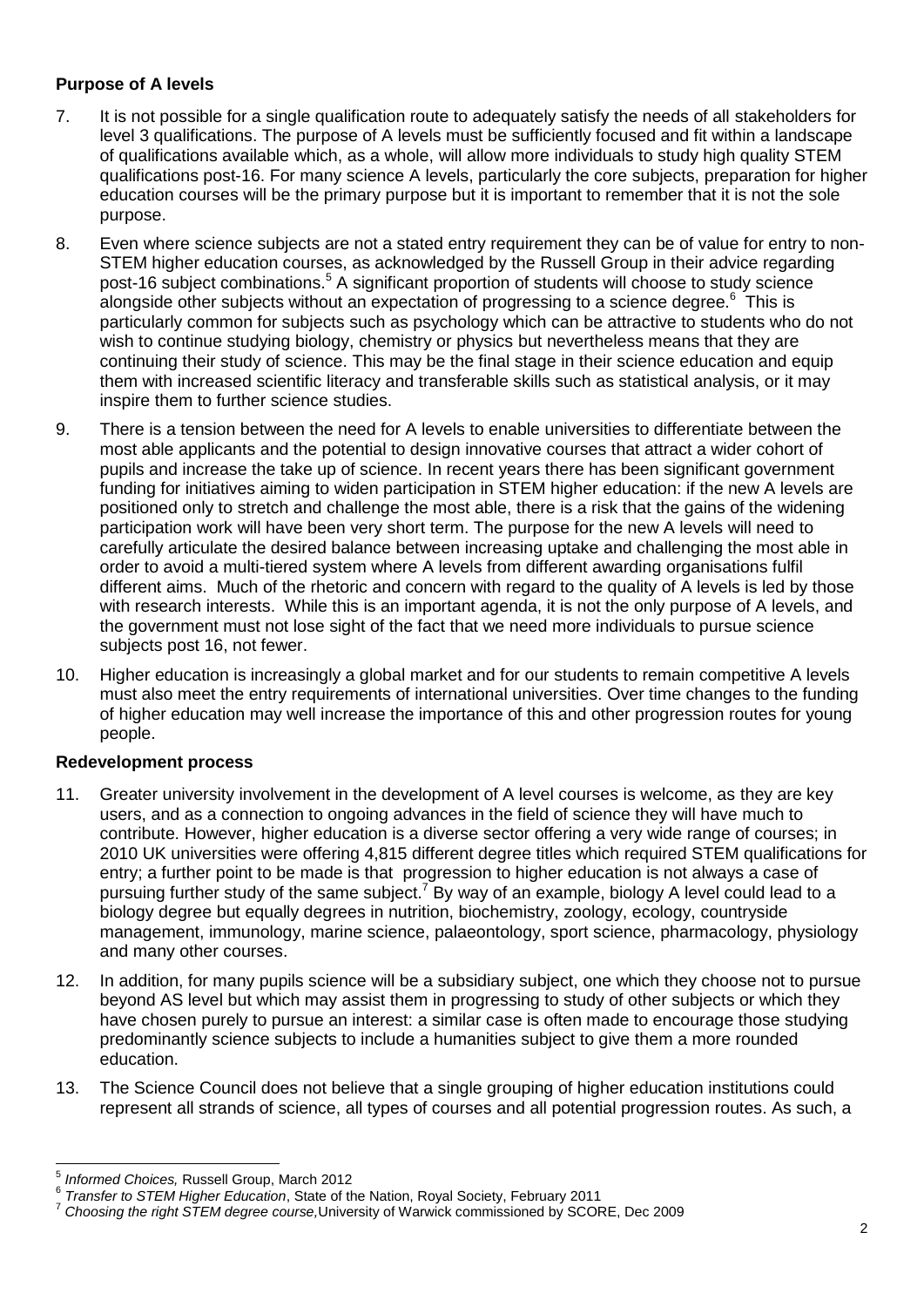process for the design of A levels led by a sub-set of universities would fail to adequately represent the stakeholders and the Science Council would not support this methodology.

- 14. The SCORE partnership has proposed that broadly based national subject committees, which would include university representatives as well as representatives from schools and employers and other users, should be established to set subject criteria and review sample assessment material with the potential to act as 'guardians' for individual subjects.<sup>8</sup> The SCORE partners, with the exception of the Royal Society, are members of the Science Council and the wider Science Council membership is broadly supportive of this proposed model.
- 15. The Science Council believes that this more broadly based methodology should be explored further. For the national subject committees to be effective there would need to be a number of safeguarding provisions. Most importantly the committees would need to be independent from the awarding organisations and transparent in their working; we would note that the financial interest of the awarding organisations has driven undesirable behaviour and the committee structure must remove that possibility in the future.
- 16. The membership of the national science committees would need to include broader representation than from the corresponding single science disciplines. The science subjects are interconnected: key concepts learnt in one branch of science, or mathematics, are required for understanding of other branches. For example, to understand the structure of DNA biology students will need to apply their understanding of molecular bonding acquired through studying chemistry. Each subject committee will therefore need to draw on the other disciplines.
- 17. A further argument for breadth of representation within the subject committees is the range of progression options available from each A level and thus the range of 'users'. This has been described previously and an important example would be the requirement for the national biology committee to incorporate representation from the medical schools; however, it is also quite likely that they would also wish to input to the development of chemistry A level as well as mathematics. Further examples would be the engineering and geoscience communities. Physics A level is a gateway to engineering courses and careers, and accordingly the content must provide for progression to engineering as well as physics. A significant proportion of students progress to geoscience degrees having encountered geology through A level geography, therefore geoscience representation on the geography subject committee would also be pertinent. The overlapping of representation, and carefully managed alignment and coordination across committees will be necessary to ensure that the terminology used and progression of concept understanding marries up across science subjects and with mathematics. Without this linkage, it is unlikely that a new A level system – one that is fit for purpose in the  $21<sup>st</sup>$  century – could be developed.
- 18. A further concern would be that the range of interests that should rightly be engaged in the development of new A levels could easily lead to large and unwieldy committees. It will therefore be important for the convenors for the subjects committees to have strong stakeholder engagement credentials and the ability to draw creatively and effectively from experience of a range of methodologies to engage and hear stakeholders. The processes for approval of the steps leading to development and the final qualifications are likely to be challenging and would need to be clearly defined. There are also significant time and resource commitments associated with this work, as such funding support will be required.

## **Structure of A levels and assessment**

 $\overline{a}$ 

- 19. Attainment targets have been driving behaviour in secondary education, reducing the value of assessment as a tool for learning through reflection, recognising strengths and areas for improvement. There are concerns that the balance between assessment for accountability and assessment for educational purposes has tipped too far in favour of accountability. Reforms must seek to redress this balance.
- 20. Science subjects are cumulative in nature; each stage of learning builds on previously acquired knowledge and skills. Some science disciplines have reported that the modularity of A levels has meant that universities are unable to rely on students entering university with an understanding of key concepts. There are advantages to a degree of modularity which allows some tailoring of content to

<sup>&</sup>lt;sup>8</sup> <http://www.score-education.org/media/10256/final%20score%20position%20on%20a-level%20reform.pdf>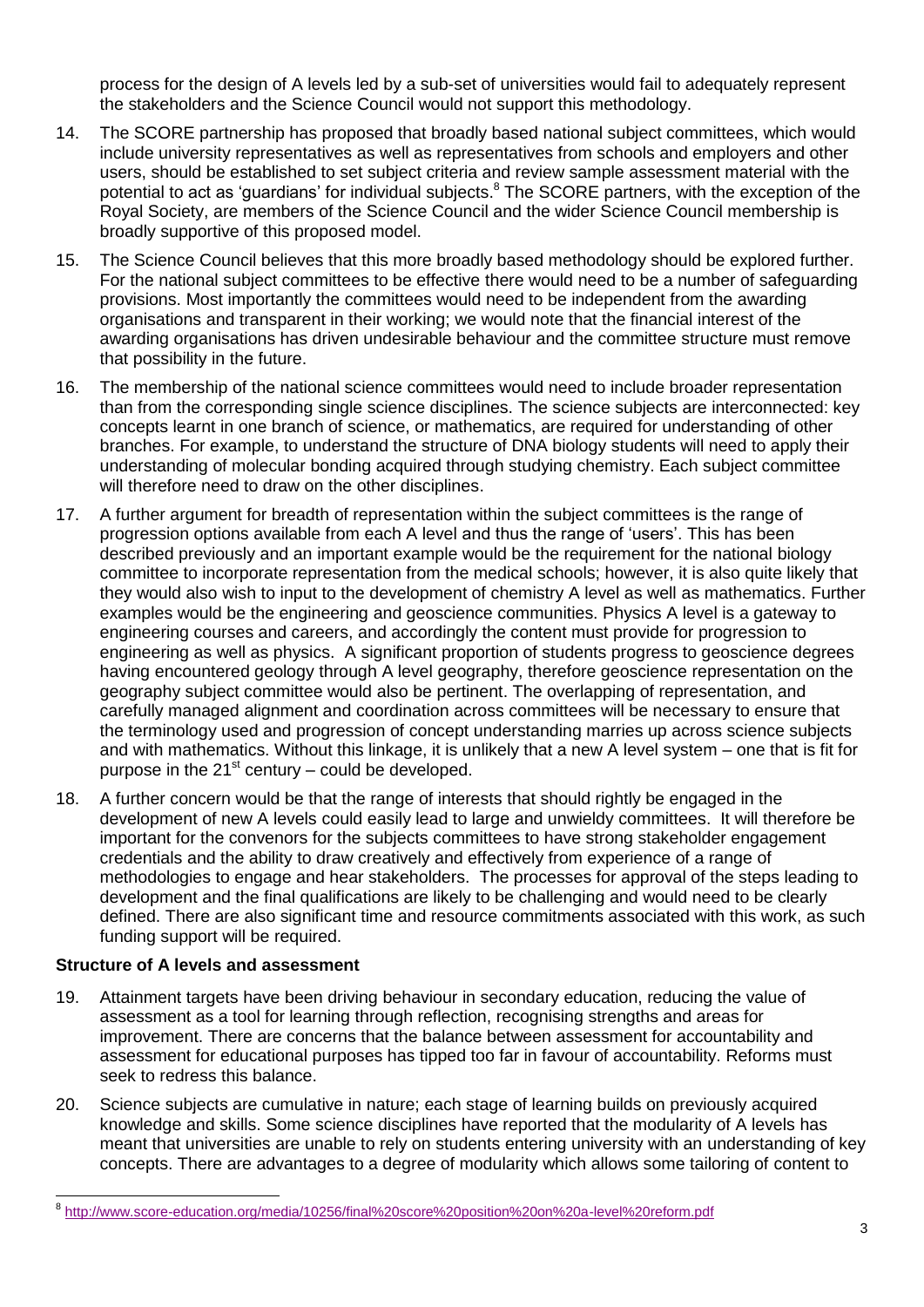student interests; it would be beneficial to retain some element of this particularly to assist engagement of both genders through different topics.

- 21. A common core of assessed content would help to facilitate progression of learning and the interlinking between subjects, however, each subject must retain sufficient flexibility for awarding organisations to develop differentiated courses.
- 22. The Science Council supports the retention of the AS level qualification as an appropriate exit point for those not wishing to continue with a subject and a useful indication of progress for students, teachers and even admissions tutors. The AS level also acts as a mechanism to encourage breadth of study allowing students to consider studying subjects for which they may not wish to commit to a full A level. This can facilitate wider take up of science subjects and, in particular, allow greater numbers to study mathematics for longer.
- 23. However, with the current move towards a greater emphasis on post-16 mathematics it is unclear how alternative mathematics qualifications will align with the current structure of AS and A levels.
- 24. The Science Council agrees that the current number of opportunities for re-sitting impacts on teaching time and hinders student attitude and performance. It would be beneficial to remove the January re-sit and move to a system where assessment takes place only in the summer term.
- 25. Assessment strongly influences teaching and for assessment to be effective it must be developed alongside the content and use a range of assessment methods. Practical skills are of utmost importance for science subjects and, therefore, must be included in the assessment.
- 26. Valuable learning does not always require external assessment. This is illustrated by the Extended Project Qualification, which provides opportunity for inter-disciplinary learning and develops transferable skills in areas such as research, communication, time management and critical thinking.

## **Comparability of standards**

27. One of the most serious issues has been the lack of comparability between subjects with regard to grading; there is already evidence that perceived ability influences subject choice.<sup>9</sup> Higher Education funding is currently linked to grades with unlimited places available for AAB students, this raises the importance of gaining grades of this level. If comparability between subjects is not enforced there is a risk that this funding policy will drive subject choice. Consistency of assessment and comparability is essential and must be monitored.

### **Implementation of reform**

- 28. The Science Council has serious concerns with regard to the proposed timetable for reform, which it believes is unrealistic if worthwhile reform is to be achieved. The proposed timetable indicates that awarding organisations would require subject criteria agreed by early 2013 in order to meet the September 2014 target for first teaching. There are serious risks to rushing the development of new A levels, particularly for science subjects. The individual science subjects are interconnected with concepts and skills spanning subjects as such the new qualifications will need to align across subjects but also with mathematics, which acts as a tool and a language for science. For these reasons it is important that the core science subjects, biology, chemistry and physics, are developed in parallel with mathematics. Other science subjects could conceivably be developed at a later stage. Since the process for reform has not yet been established, and all key user organisations will require time and resources to prepare, this proposed timetable is unachievable. It is unclear how this programme of reform for A levels will relate to pre-16 qualifications and it will be important that the content and structure of A levels and GCSE, or equivalent qualifications, complement each other to provide appropriate progression. There are therefore several strands of education policy and reform that will need to work hand in hand.
- 29. Credible and durable reform cannot be rushed. The UK witnessed the catastrophic drop in A level mathematics entries that followed the implementation of Curriculum 2000 when in 2002 alone entries dropped by 18.5%.<sup>10</sup> Over £500 million of Government funds and considerable stakeholder input were expended on the Diploma development process, another example of poorly managed reform

 $\overline{a}$ 9 *Subject Choice in STEM,* review of UK literature, EPPI-Centre for Wellcome Trust, Oct. 2010 <http://www.acme-uk.org/news/news-items-repository/2009/10/rises-in-a-level-mathematics>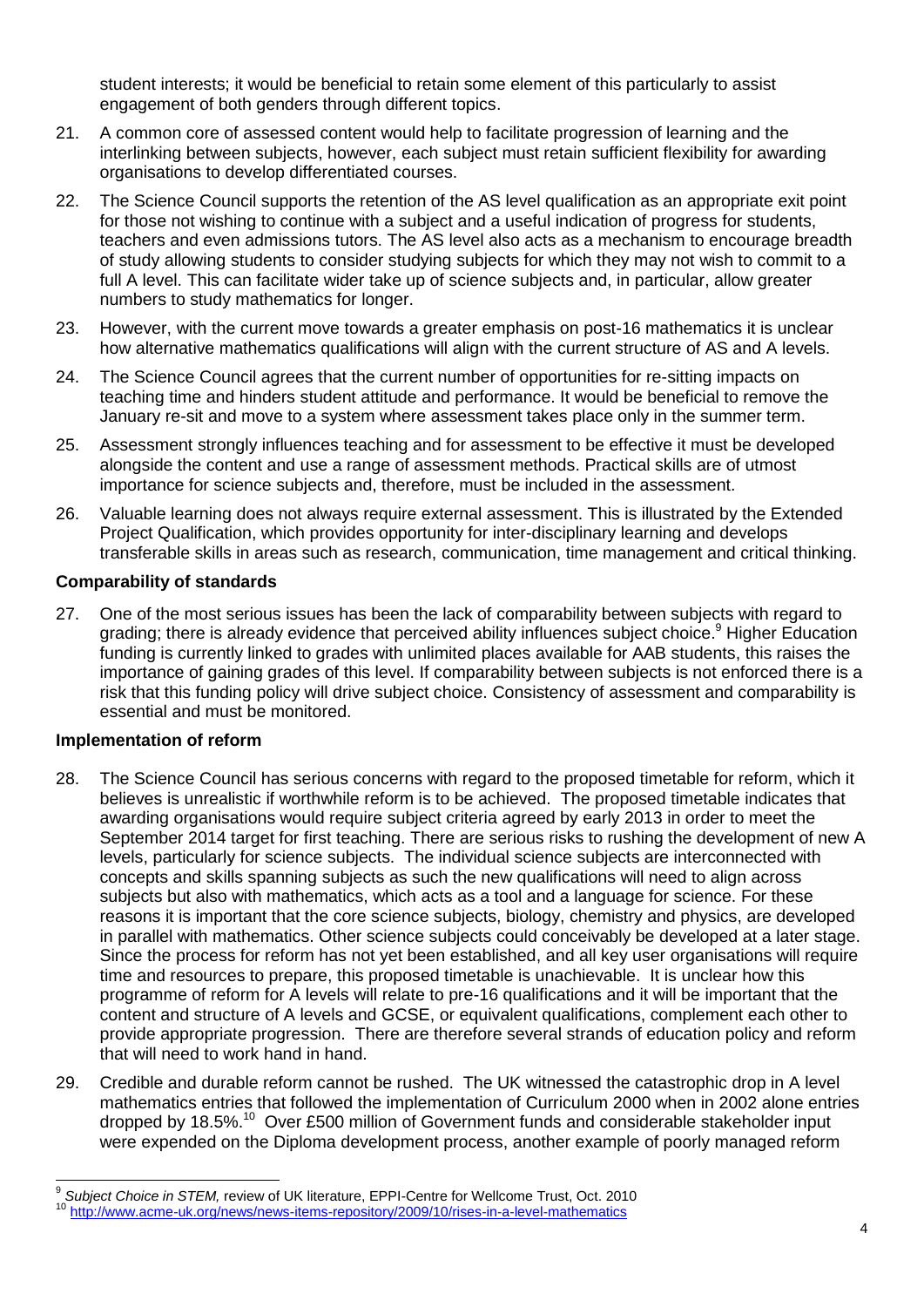that must not be repeated.<sup>11</sup> However, a delay to September 2015 for first teaching may be achievable.

30. In recent years government policy has recognised the economic importance of science and mathematics and the risks to the economy and society of rushed and poorly managed reform for the qualifications that provide the main gateway to further study of these subjects are great. The consequences of rushed changes could be highly detrimental for the skills base of the UK economy.

We would be happy to discuss further any of the issues outlined above.

The Science Council September 2012

 $\overline{1}$ <sup>11</sup> Freedom of Information request: Ref 2012/0008389